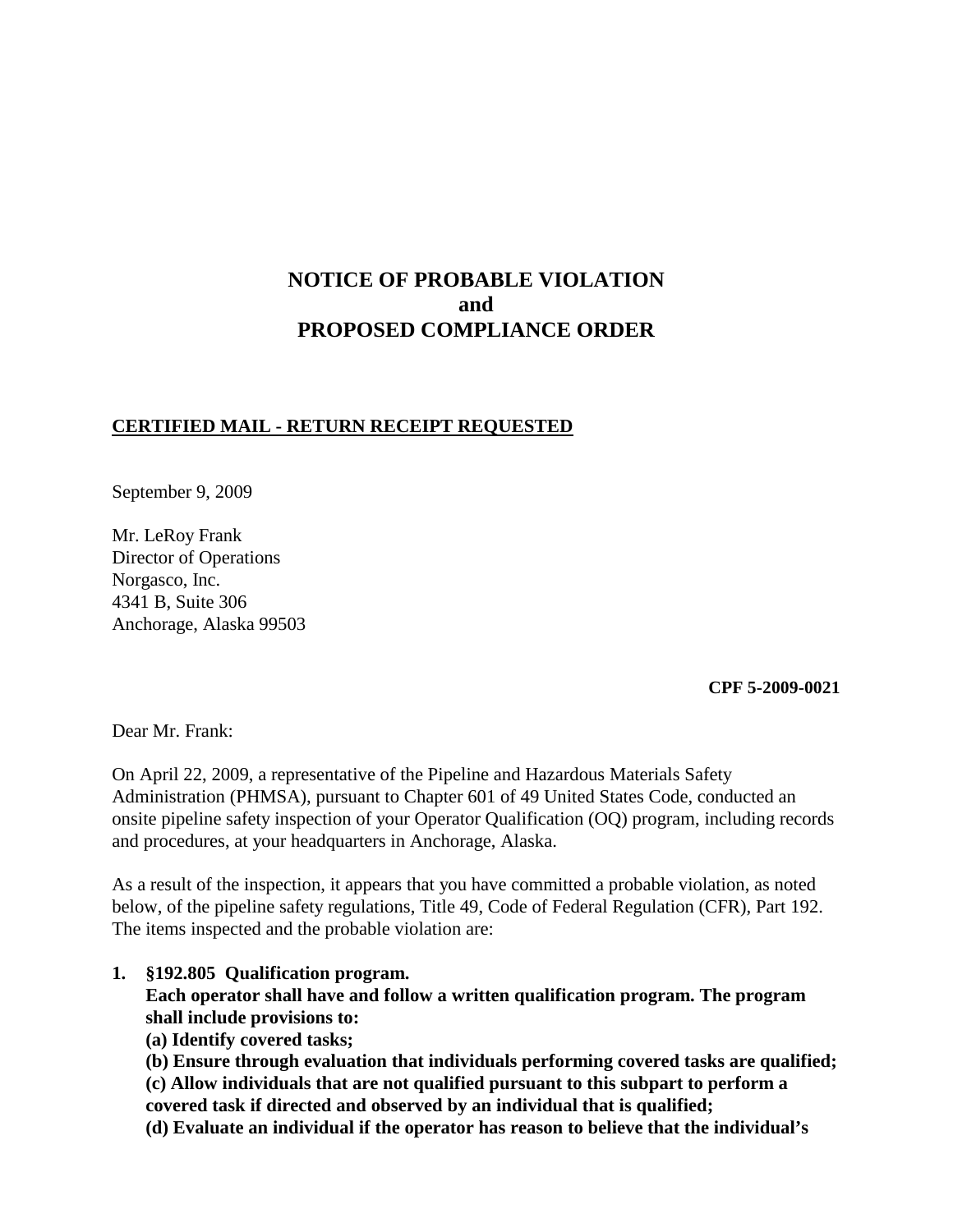**performance of a covered task contributed to an incident as defined in Part 191; (e) Evaluate an individual if the operator has reason to believe that the individual is no longer qualified to perform a covered task;**

**(f) Communicate changes that affect covered tasks to individuals performing those covered tasks; and**

**(g) Identify those covered tasks and the intervals at which evaluation of the individual's qualifications is needed.**

Norgasco, Inc.'s Operator qualification program was deficient in the following areas:

- (a) The covered task listed in the operator program manual was incomplete. The covered task list did not list the following: leak detection, line locate, corrosion inspection, welding inspection, and fusion of plastic pipe inspection. Some of these tasks were listed under Key Equipment and Tools, but no procedures were in the manual on performing these tasks associated with these tools and equipment.
- (b) The OQ manual did not address contract personnel performing covered tasks.
- (c) The OQ manual did not address non-qualified individuals to perform covered tasks, while being directed and observed by a qualified individual.
- (d) The OQ manual did not address how the operator's personnel would be trained to recognize and react to abnormal operating conditions.
- (e) The OQ manual did not address qualification records.
- (f) The OQ manual did not address how changes in cover tasks would be communicated to individuals performing them.
- (g) The OQ manual did not address the notification of PHMSA of significant changes to the operator's OQ plan.

The specific evidence upon which the probable violation is based is a copy of the OQ Manual.

## Proposed Compliance Order

With respect to item 1, pursuant to 49 United States Code § 60118, the Pipeline and Hazardous Materials Safety Administration proposes to issue a Compliance Order to Norgasco, Inc. Please refer to the *Proposed Compliance Order*, which is enclosed and made a part of this Notice.

## Response to this Notice

Enclosed as part of this Notice is a document entitled *Response Options for Pipeline Operators in Compliance Proceedings*. Please refer to this document and note the response options. Be advised that all material you submit in response to this enforcement action is subject to being made publicly available. If you believe that any portion of your responsive material qualifies for confidential treatment under 5 U.S.C. 552(b), along with the complete original document you must provide a second copy of the document with the portions you believe qualify for confidential treatment redacted and an explanation of why you believe the redacted information qualifies for confidential treatment under 5 U.S.C. 552(b). If you do not respond within 30 days of receipt of this Notice, this constitutes a waiver of your right to contest the allegations in this Notice and authorizes the Associate Administrator for Pipeline Safety to find facts as alleged in this Notice without further notice to you and to issue a Final Order.

In your correspondence on this matter, please refer to **CPF 5-2009-0021** and send all responses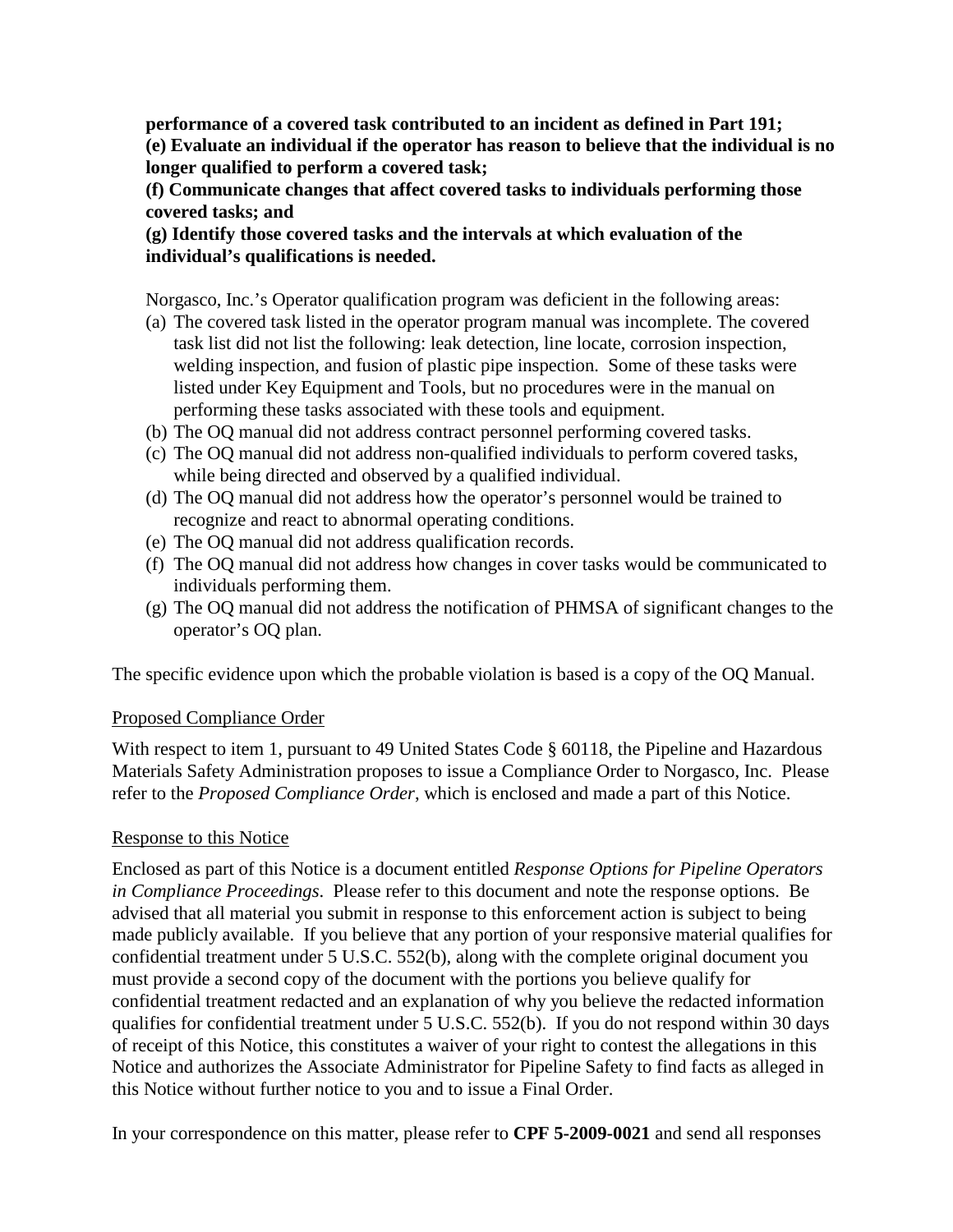to my attention at 222 W.  $7<sup>th</sup>$  Ave. #200, PO Box 37, Anchorage, Alaska 99513. For each document you submit, please provide a copy in electronic format whenever possible.

Sincerely,

Dennis Hinnah Deputy Director, Western Region Pipeline and Hazardous Materials Safety Administration

Enclosures: *Proposed Compliance Order Response Options for Pipeline Operators in Compliance Proceedings*

cc: PHP-60 Compliance Registry PHP-500 B. Flanders (#124853)